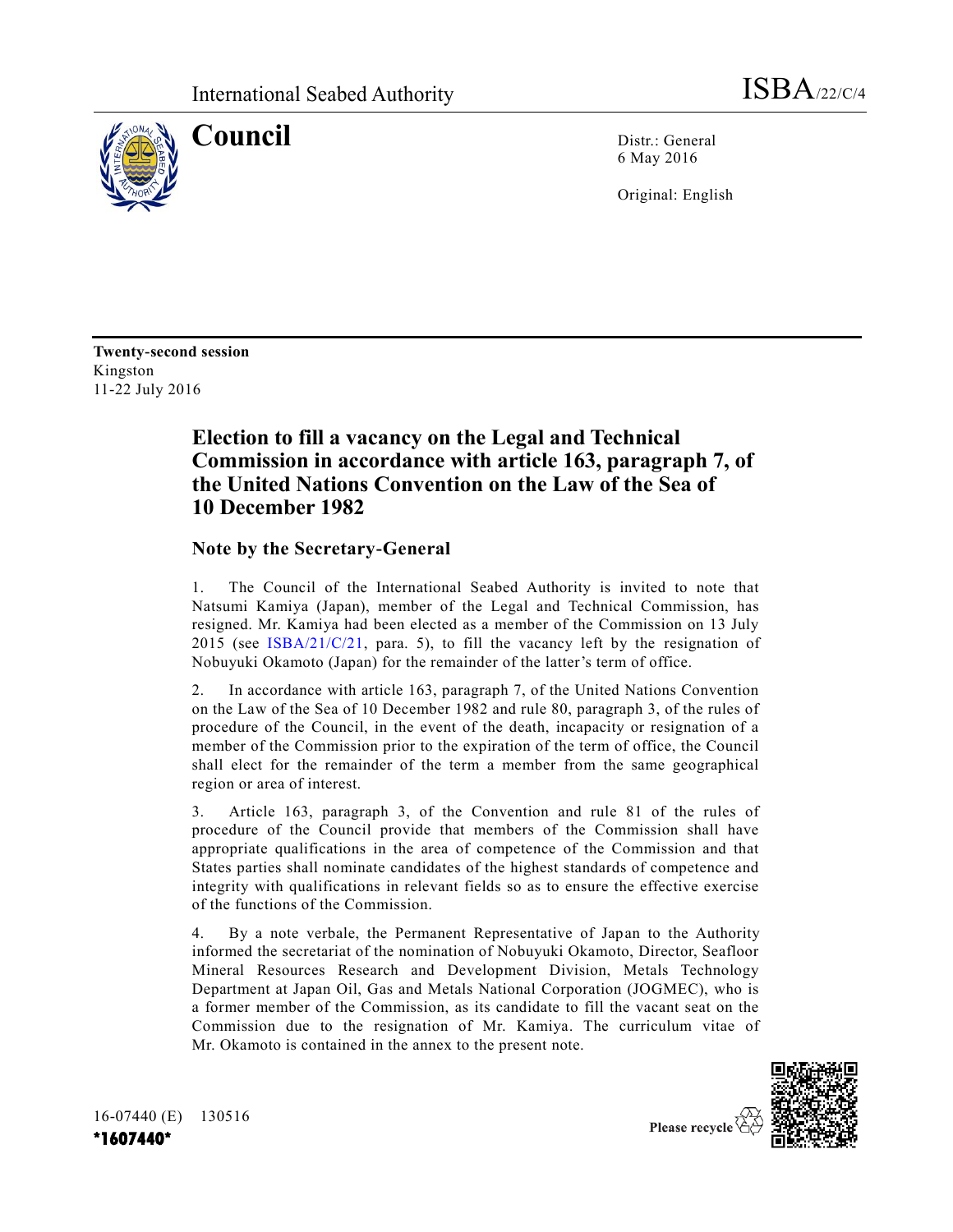## **Annex**

# **Curriculum vitae**\*

### **Nobuyuki Okamoto (Japan)**

| Personal       |                                                                                                         |
|----------------|---------------------------------------------------------------------------------------------------------|
| Date of birth: | 5 December 1962                                                                                         |
| Gender:        | Male                                                                                                    |
| <b>Office</b>  |                                                                                                         |
| Employment:    | Japan Oil, Gas and Metals National Corporation<br>(JOGMEC)                                              |
| Position:      | Director, Seafloor Mineral Resources Research and<br>Development Division, Metals Technology Department |

#### **Career history**

Dr. Nobuyuki Okamoto was graduated at Shimane University in 1985 and was awarded the degree of doctor of science by Kochi University in 2014. He has over 20 years' experience in marine geology and seabed mining technology, for manganese nodules, polymetallic sulphides and so on.

He has been involved with many ocean programs promoting the Japanese government such as exploration and/or marine scientific research in Antarctic Ocean, Clarion-Clipperton Zone (CCZ), East Pacific Rise (EPR), South Pacific Ocean, Okinawa trough and Northwest Pacific Ocean. He also has experience working for Japan International Cooperation Agency (JICA), Deep Ocean Resources Development Co., Ltd. (DORD), the Ministry of International Trade and Industry (MITI), and South Pacific Applied Geoscience Commission (SOPAC or SPC Geoscience Division). He is now in charge of Japan's deep-sea mineral resource research and development projects for polymetallic nodules, cobalt-rich ferromanganese crusts and sea-floor massive sulphides.

He was a member of the Legal and Technical Commission of the International Seabed Authority from 2009 to 2015.

### **Education**

| 1985 | Bachelor of Science in Geology, Shimane University,<br>Shimane, Japan |
|------|-----------------------------------------------------------------------|
| 2014 | Ph.D. in Science (Marine Geology), Kochi University,<br>Japan         |

#### **Professional experience**

| 4/1985 | Joined the Metal Mining Agency of Japan (MMAJ) |  |
|--------|------------------------------------------------|--|
|--------|------------------------------------------------|--|

<sup>\*</sup> Curricula vitae are issued without formal editing.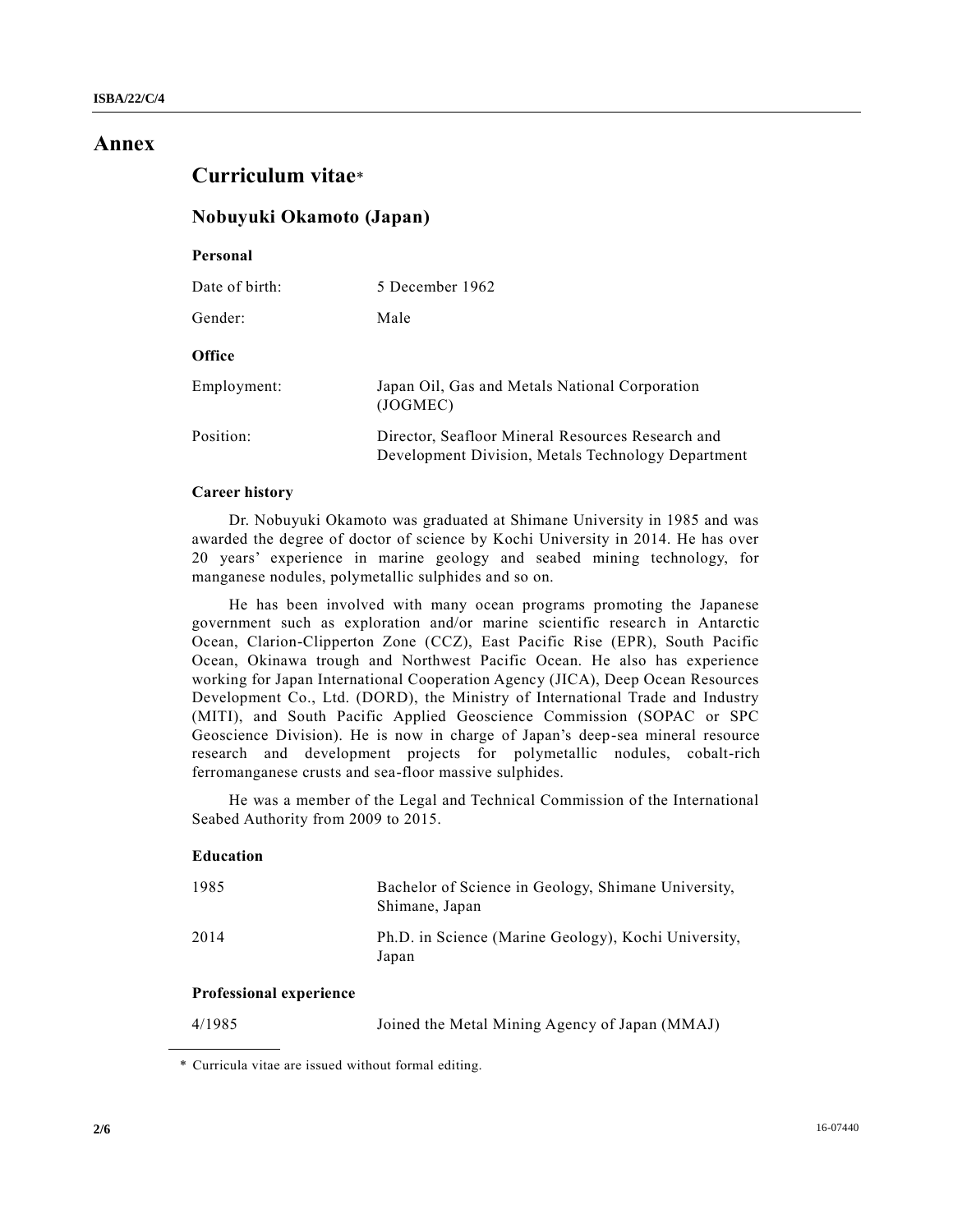| 4/1985-4/1990     | Mineral Exploration Technological Development<br>Division, Technical Development Department                                                                                  |
|-------------------|------------------------------------------------------------------------------------------------------------------------------------------------------------------------------|
| 5/1990-5/1992     | Natural Resources Development Study Division,<br>Industrial and Mining Development Study Department,<br>Japan International Cooperation Agency (JICA)                        |
| 5/1992-3/1994     | Technical Cooperation Division, Overseas Activities<br>Department                                                                                                            |
| 3/1994-5/1996     | Resources Research Department, Deep Ocean Resources<br>Development Co. Ltd. (DORD)                                                                                           |
| 6/1996-4/1998     | Deputy Project Manager for Manganese Nodule Mining<br>System program, Agency of Industrial Science and<br>Technology, Ministry of International Trade and<br>Industry (MITI) |
| 4/1998-9/2001     | Deputy Director, Mineral Exploration Technological<br>Development Division, Technical Development<br>Department, MMAJ                                                        |
| 9/2001-9/2003     | Offshore Minerals Environmental Geologist, South<br>Pacific Applied Geoscience Commission (SOPAC) in<br>Fiji as JICA Expert                                                  |
| 9/2003-2/2004     | Deputy Director, Mineral Exploration Technological<br>Development Division, Technical Development<br>Department, MMAJ                                                        |
| 2/2004            | Established Japan Oil, Gas and Metals National<br>Corporation (JOGMEC)                                                                                                       |
| 2/2004-6/2009     | Deputy Director, Deep-sea Mineral Exploration and<br>Technology Division, Metals Technology Department,<br><b>JOGMEC</b>                                                     |
| 7/2009-6/2010     | Project Director, Deep-sea Mineral Exploration and<br>Technology Division, Metals Technology Department,<br><b>JOGMEC</b>                                                    |
| 7/2010-1/2012     | Director, Deep-sea Mineral Exploration and Technology<br>Division, Metals Technology Department, JOGMEC                                                                      |
| 2/2012-3/2014     | Director, Deep-sea Exploration Division, Metals<br>Technology Department, JOGMEC                                                                                             |
| $4/2014$ -present | Director, Seafloor Mineral Resources Research and<br>Development Division, Metals Technology Department,<br><b>JOGMEC</b>                                                    |
| 7/2009-5/2015     | Member of the Legal and Technical Commission of the<br>International Seabed Authority                                                                                        |
| 2014-present      | Guest Professor, Kochi University, Japan                                                                                                                                     |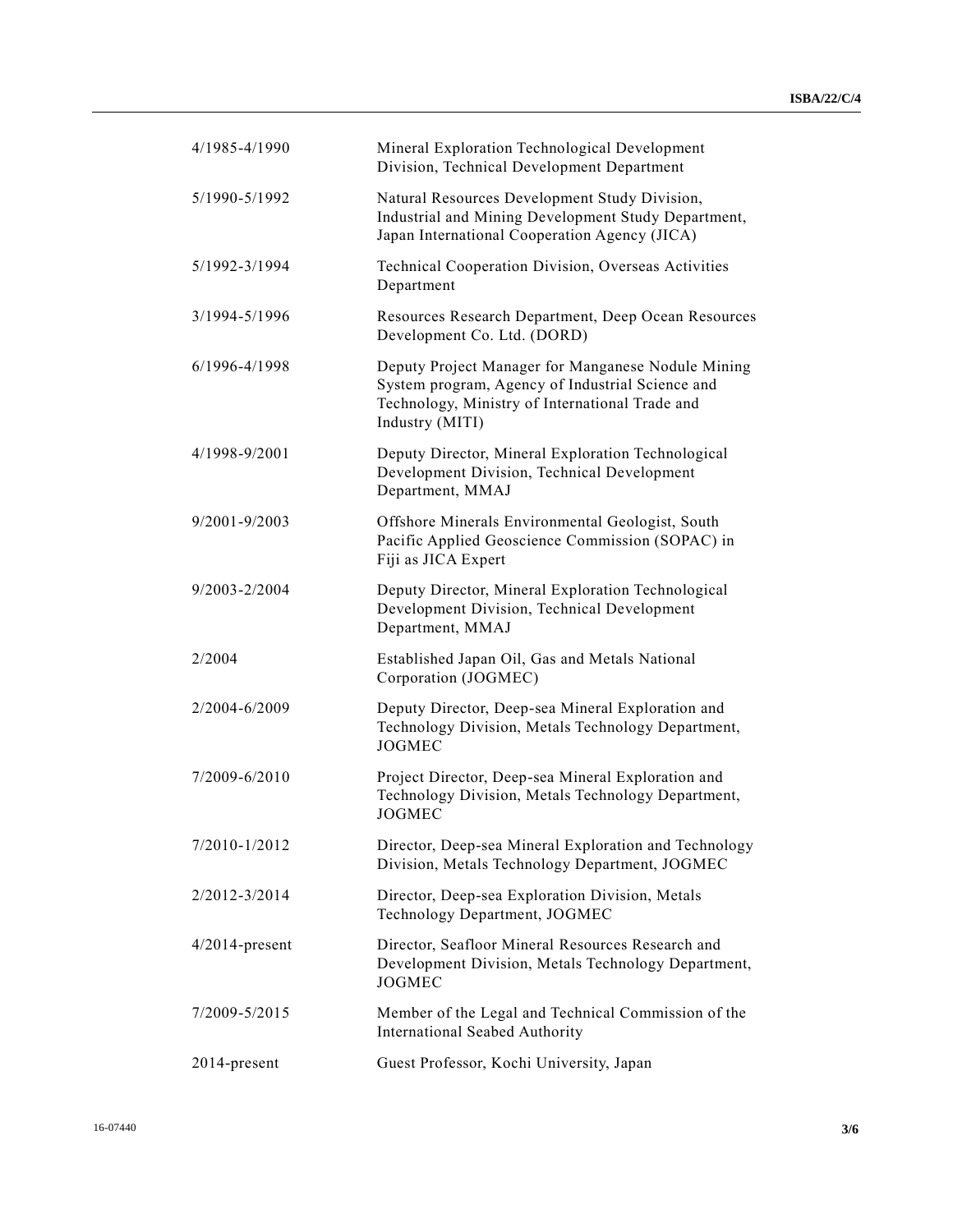## **Memberships/associations**

- Society of Resource Geology (Japan)
- Mining and Materials Processing Institute of Japan (Chair of Marine Resources Commission)
- International Marine Minerals Society (IMMS)
- Marine Technology Society (Japan Section)

### **International meetings/conferences attended (selection)**

| 1995 | Speaker and participant, the First (1995) ISOPE Ocean<br>Mining Symposium, Tsukuba, Japan                                        |
|------|----------------------------------------------------------------------------------------------------------------------------------|
| 2001 | Staff, 29th Annual Session, SOPAC Governing Council,<br>Majuro, Marshall Islands                                                 |
| 2002 | Speaker and Staff, 30th Annual Session, SOPAC<br>Governing Council, Suva, Fiji                                                   |
| 2002 | Speaker and participant, 33rd Underwater Mining<br>Institute Annual Meeting (UMI2002), Wellington, New<br>Zealand                |
| 2003 | SOPAC Delegation, International Seabed Authority<br>(ISA) Scientists Meeting for Geological Model,<br>Kingston, Jamaica          |
| 2004 | Head of Japanese Delegation, 33rd Annual Session<br>SOPAC Governing Council, Suva, Fiji                                          |
| 2005 | Head of Japanese Delegation and Speaker, 34th Annual<br>Session SOPAC Governing Council, Apia, Samoa                             |
| 2006 | Speaker and participant, 36th Underwater Mining<br>Institute Annual Meeting (UMI2006), Kiel, Germany                             |
| 2007 | Technical Program Co-Chairs and Hosts,<br>37th Underwater Mining Institute Annual Meeting<br>(UMI2007), Tokyo, Japan             |
| 2008 | Participant, 38th Underwater Mining Institute Annual<br>Meeting (UMI2008), Mississippi, United States of<br>America              |
| 2010 | Participant, 39th Underwater Mining Institute Annual<br>Meeting (UMI2010), Gelendzhik, Russian Federation                        |
| 2011 | Participant and Speaker, 40th Underwater Mining<br>Institute Annual Meeting (UMI2011), Hilo, Hawaii,<br>United States of America |
| 2012 | Participant, 41st Underwater Mining Institute Annual<br>Meeting (UMI2012), Shanghai, China                                       |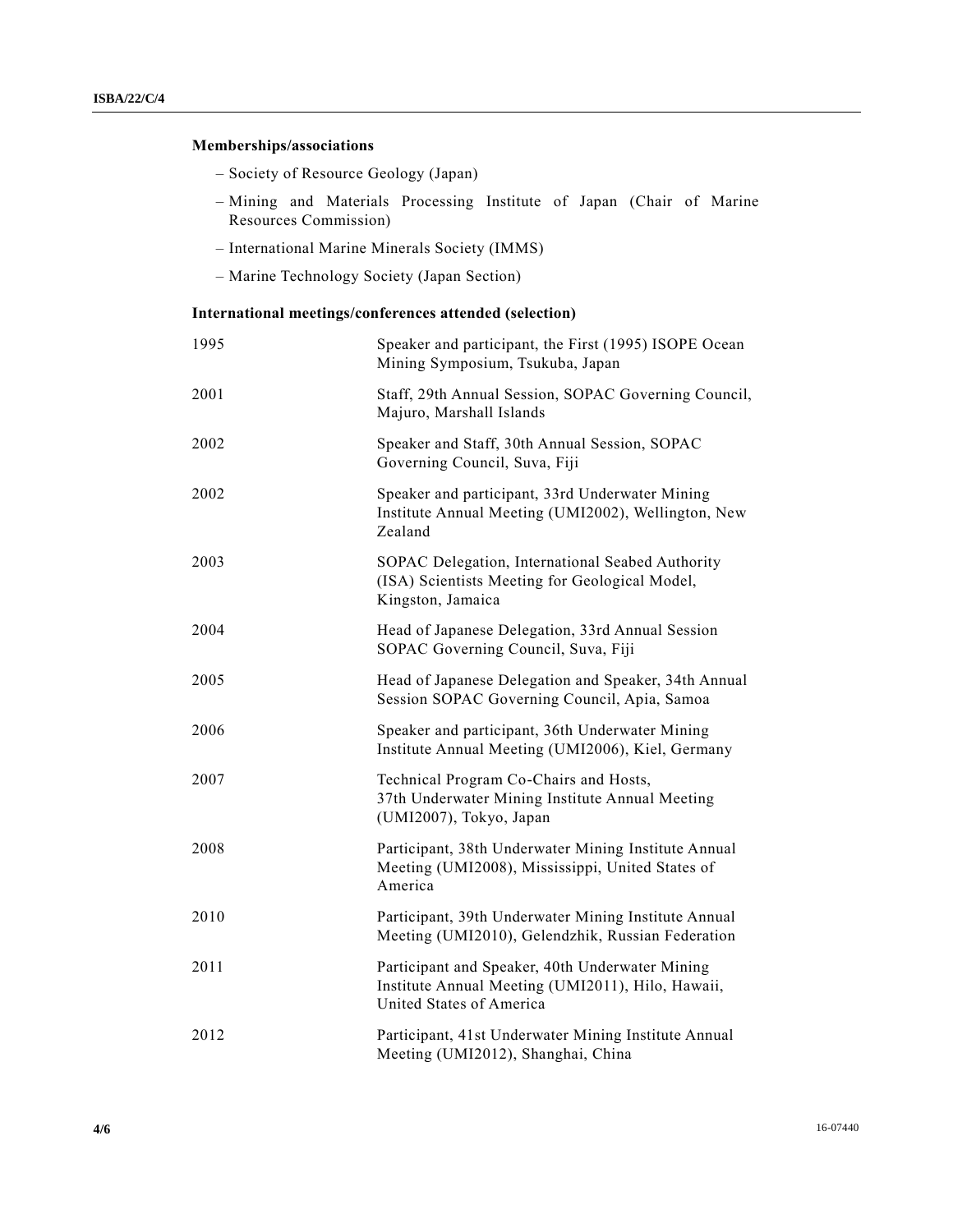| 2013 | Participant, 42nd Underwater Mining Institute Annual<br>Meeting (UMI2013), Rio de Janeiro, Brazil |
|------|---------------------------------------------------------------------------------------------------|
| 2014 | Participant, 43rd Underwater Mining Institute Annual<br>Meeting (UMI2014), Lisbon, Portugal       |

#### **Main publications**

Resource Potential of Hydrothermal Activities on the East Pacific Rise (8°N-14°N), Proceedings of the First (1995) ISOPE Ocean Mining Symposium, Tsukuba, Japan, 21-22 November, pp. 139-147, 1995.

Preliminary Cruise Report on the Japan/SOPAC Deep-sea Cooperative Mineral Resources Study Program, R/V Hakurei-Maru No. 2, Marshall Islands, SOPAC Preliminary Report 152, 2002.

Summary of the Japan/SOPAC Deep-sea Mineral Resources Research Program, Triple Junction in North Fiji Basin, Hakurei-Maru No. 2 Cruise, Fiji, SOPAC Technical Report 355, 2002.

Japan/SOPAC deep-sea mineral resources study programme — Stage II (2000-), Abstract presented at the STAR Session 2002, SOPAC Miscellaneous Report 487, pp. 48-49, 2002.

The review of results of the R/V Hakurei-Maru No. 2 Cruise on the Japan/SOPAC Cooperative Deep-sea Mineral Resources Study Project, 2000-2002 — Focus on the results of marine short drilling around the Triple Junction in the North Fiji Basin during the 2001 survey cruise, 33rd Underwater Mining Institute Annual Meeting, 13-18 November, Wellington, New Zealand, 2002.

Summary Report on the Results of Phase 1 (2000-2002) of Stage II of the Japan/SOPAC Cooperative Deep-sea Mineral Resources Study Programme with Future Initiatives of the Programme from 2003 to 2005, Abstract presented at the STAR Session 2003, SOPAC Miscellaneous Report 549, p. 42, 2003.

Current Activities of Exploration and Metallurgical Technology for Cobalt-rich Ferro-Manganese Crusts, Proceedings of the Mining and Materials Processing Institute of Japan, 2004 (*in Japanese*).

Deep-sea Mineral Potential in the South Pacific Region — Review of the Japan/SOPAC Deep-sea Mineral Resources Study Programme, Occasional Papers No. 41, Kagoshima University Research Center for the Pacific islands, pp. 21-30, 2005.

Japan-SOPAC Cooperative Deep-sea Mineral Resources Study Programme: The summary of the programme, Abstract presented at the STAR Session 2005, SOPAC Miscellaneous Report 603, pp. 50-51, 2005.

Deep-Sea Mineral Potential in the South Pacific Waters — The Results of the 21-Year Long-Term Japan/SOPAC Cooperative Deep-Sea Mineral Resources Study Programme, 1985-2005, 36th Underwater Mining Institute Annual Meeting, 24-30 September, Kiel, Germany, 2006.

Deep-sea Mineral Potential of the South Pacific Waters, 37th Underwater Mining Institute Annual Meeting, October 15-20, Tokyo, Japan, 2007.